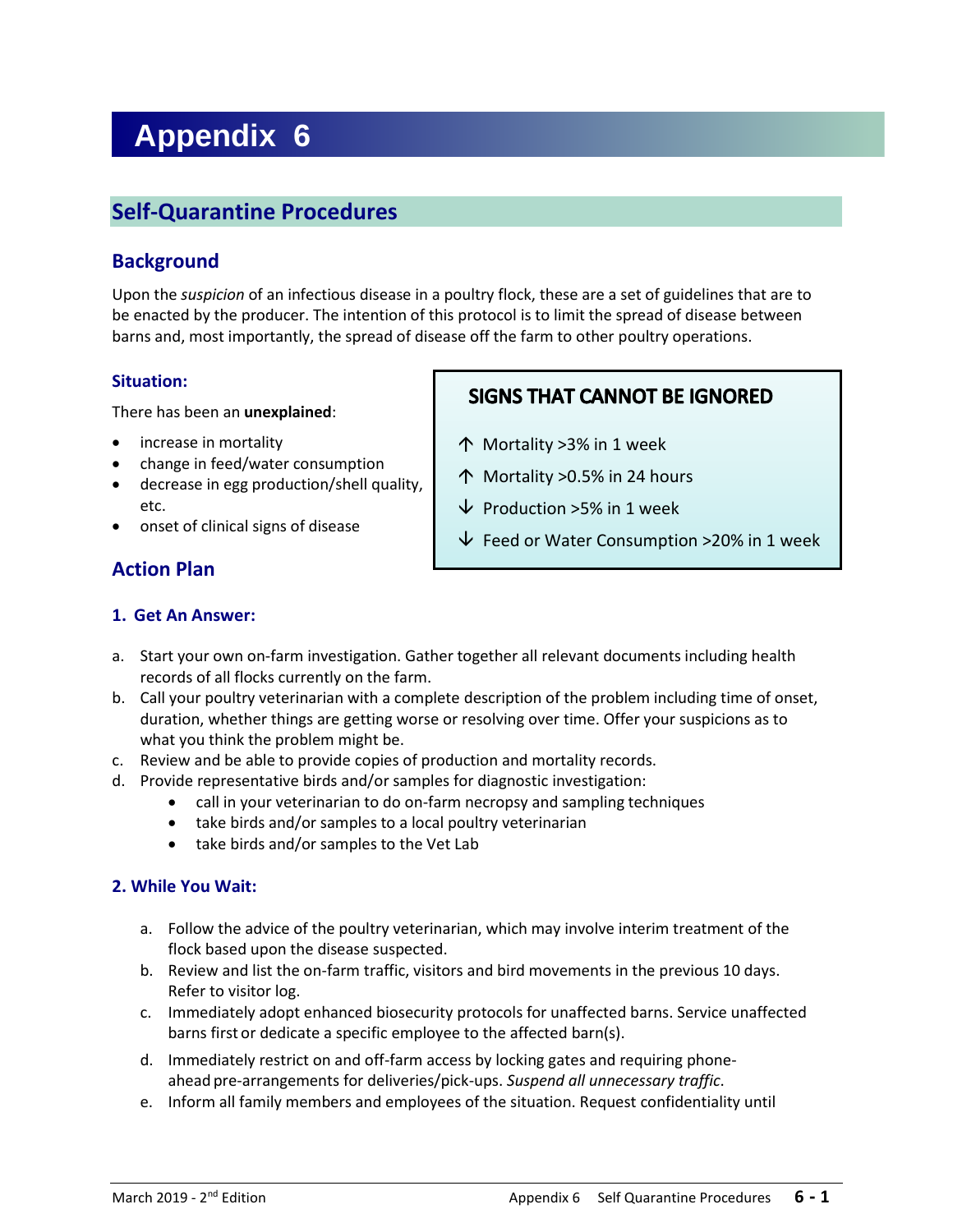diagnosis is confirmed.

- f. Follow strict personal biosecurity procedures for leaving the farm (e.g. non-farm clothing, footwear and vehicle), especially if meeting with other poultry industry members, even socially.
- g. Postpone scheduled vaccinations until a diagnosis is confirmed.
- h. Postpone movements of any birds on or off the farm.
- i. Dispose of dead/culled birds in an approved method: on-farm, composting or incineration. Treat as infectious material.
- j. If there is STRONG SUSPICION of a highly infectious disease such as ILT, pox, IBV or AI, based on the visible lesions found at necropsy but before laboratory confirmation, call the feed company/egg truck to request 'end-of-day' service.

*Important Note: There are only 4 federal (pathogenic NDV & AI and Salmonella pullorum & gallinarum) and only 2 provincial (ILT and MG in turkeys) reportable diseases. All other diseases are 'unregulated' and are a private issue between you and your veterinarian. Your confidentiality will be respected but your co-operation in informing your industry service representatives of a potential infectious disease problem is encouraged and appreciated. It is the right thing to do. The presence of a serious disease on your farm does not mean you are a poor manager.*

#### **3. When a Diagnosis is Confirmed:**

- a. If the diagnosis confirms a 'reportable' disease, either the CFIA (federal disease) or your producer association (provincial disease) will have been informed at the same time you were. Follow this up. Prepare records and notes for review.
- b. In the case of a 'reportable' disease, follow the directions and recommendations of the regulatory agency but don't hesitate to ask questions.
- c. In the event of notifiable Avian Influenza, go to enhanced biosecurity red protocols (Appendix 7).
- d. Modify or initiate treatment of flock as directed by your poultry veterinarian.
- e. Enhanced on-farm biosecurity procedures should be followed for at least 10-14 days following the end of treatment or resolution of clinical signs.
- f. If previously informed, update your service industry reps and producer groups of the diagnosis and the measures that have been taken for containment.
- g. If practical, inform neighboring poultry operations.
- h. If appropriate, provisions can be made for birds to be moved directly to slaughter, in which case the processor should be informed.
- i. Optional but recommended: Enhanced biosecurity signs posted at gates indicating that an infectious disease has been diagnosed and access is restricted.

#### **4. Getting Back to Normal:**

- a. Continue to monitor for disease reoccurrence in the same or subsequent flocks; watch for clinical signs, submit follow-up samples.
- b. Record the event in the production records with as much detail as possible.
- c. Return to regular biosecurity measures.
- d. The regular on-farm cleaning and disinfection procedures for the affected barns should be enhanced. Extend clean 'down-time' as long as possible.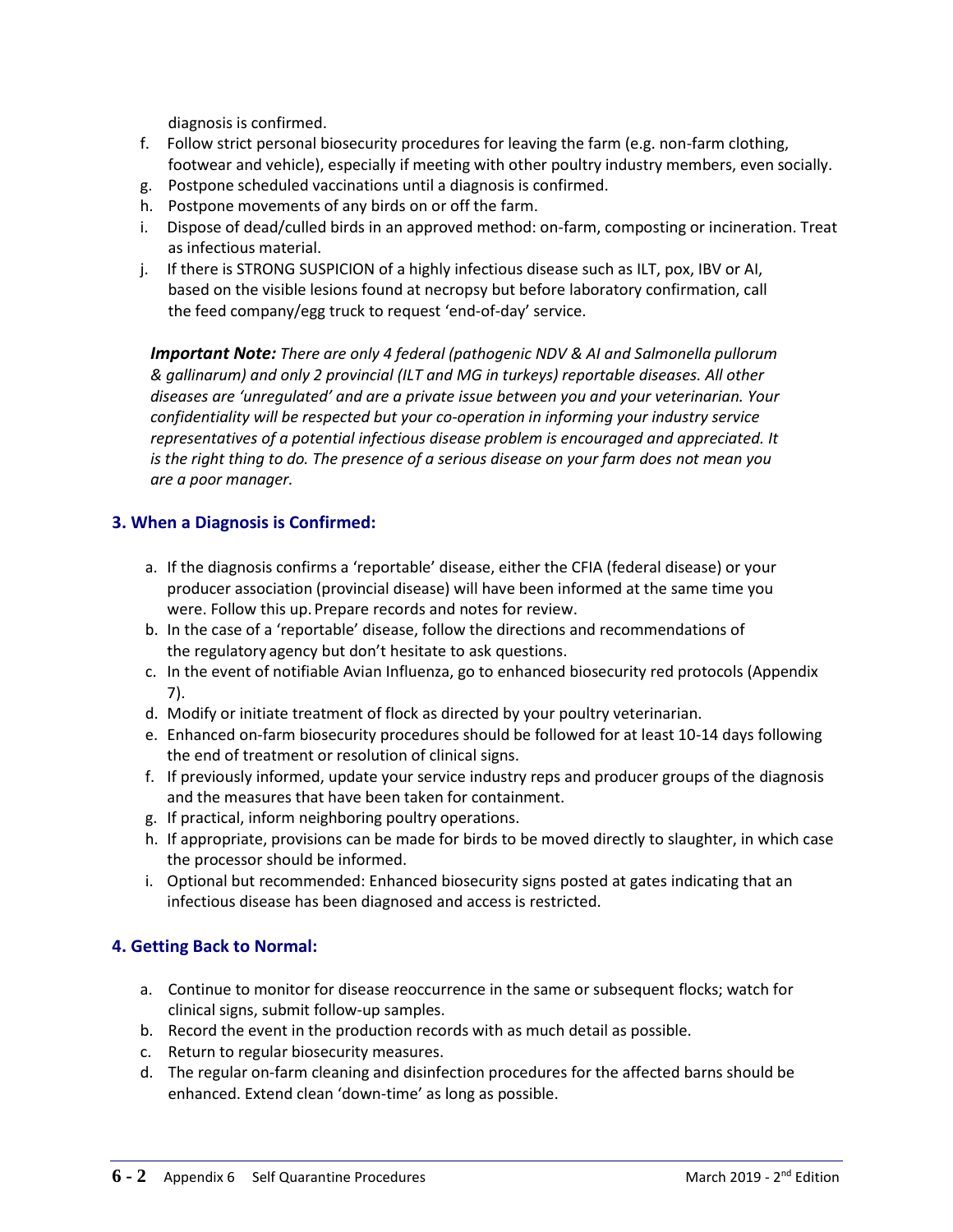## **Self-Quarantine Checklist**

| An addendum to the Self-Quarantine Procedures |                                                                                                      |                                                                                                                                                                                                     |
|-----------------------------------------------|------------------------------------------------------------------------------------------------------|-----------------------------------------------------------------------------------------------------------------------------------------------------------------------------------------------------|
|                                               | When you suspect an infectious disease on your farm:                                                 |                                                                                                                                                                                                     |
| Notes:                                        | Immediately call your veterinarian.                                                                  |                                                                                                                                                                                                     |
|                                               |                                                                                                      | ,他们的人们就是一个人的人,他们的人们就是一个人的人,他们的人们就是一个人的人,他们的人们就是一个人的人,他们的人们就是一个人的人,他们的人们的人们,他们的人们<br>the contract of the contract of the contract of the contract of the contract of the contract of the contract of |
|                                               | Provide diagnostic specimens.<br>Reference: Diagnostic Laboratory Submission Procedures (Appendix 8) |                                                                                                                                                                                                     |
|                                               |                                                                                                      |                                                                                                                                                                                                     |
|                                               |                                                                                                      |                                                                                                                                                                                                     |
|                                               |                                                                                                      |                                                                                                                                                                                                     |
|                                               |                                                                                                      |                                                                                                                                                                                                     |
| Notes:                                        |                                                                                                      |                                                                                                                                                                                                     |
|                                               |                                                                                                      |                                                                                                                                                                                                     |
|                                               |                                                                                                      | <u> 1989 - Johann John Stone, markin sanadi amerikan bahasa yang berasal dalam berasal dalam berasal dalam berasa</u>                                                                               |
|                                               |                                                                                                      |                                                                                                                                                                                                     |
|                                               |                                                                                                      |                                                                                                                                                                                                     |
|                                               |                                                                                                      |                                                                                                                                                                                                     |
|                                               |                                                                                                      |                                                                                                                                                                                                     |
|                                               |                                                                                                      |                                                                                                                                                                                                     |
|                                               |                                                                                                      |                                                                                                                                                                                                     |

**Review and implement the Self-Quarantine Procedures (SOP Appendix 5)**